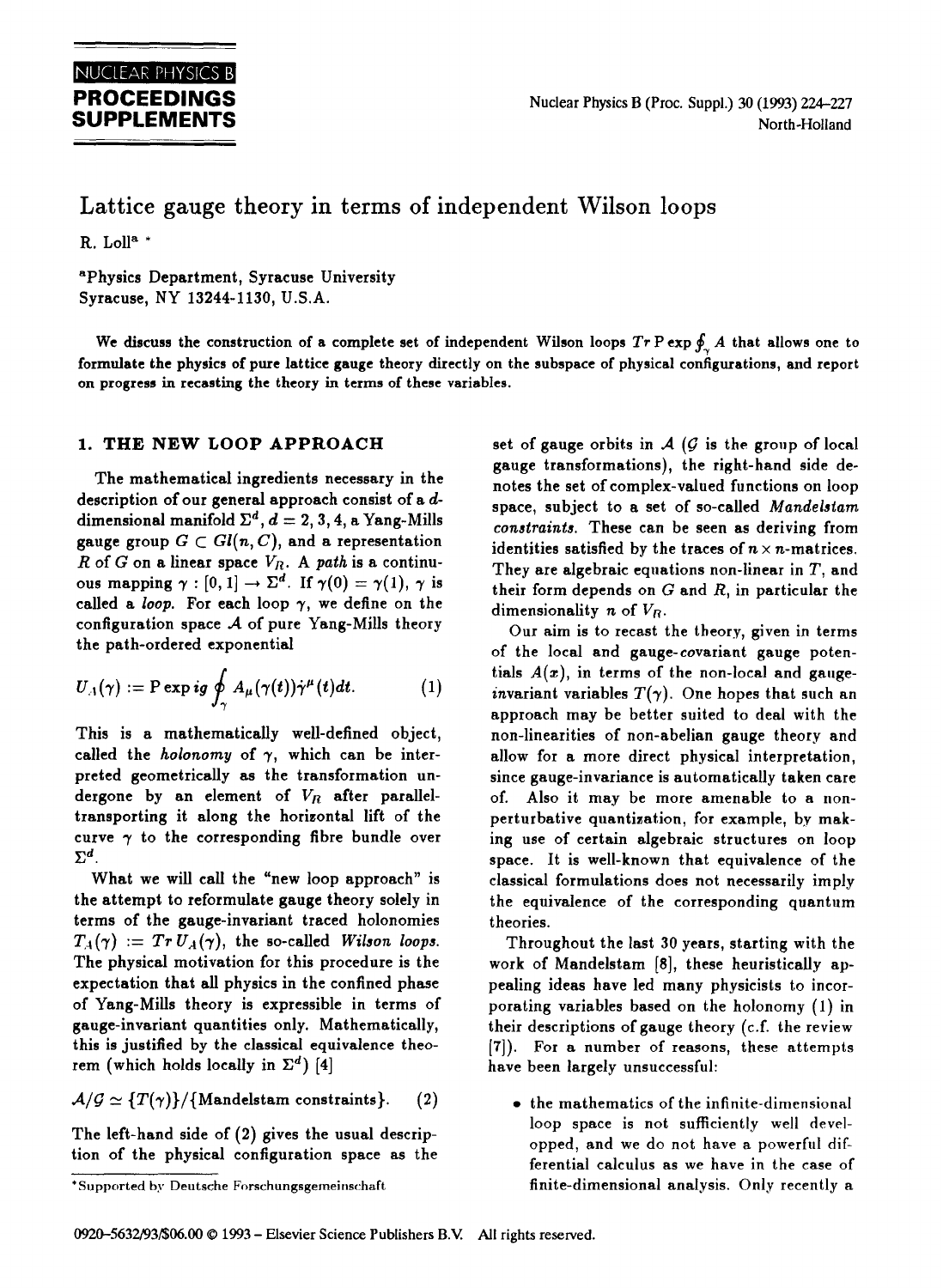few rigorous mathematical results have become available, which however often take a somewhat different viewpoint from what is required in physical applications. In any case, we do not yet have a precise idea which part of the loop space is physically the most relevant.

- Nobody has formulated an action principle in terms of loop variables; this leaves considerable freedom for one's preferred derivation of classical or quantum equations of motion.
- Since the loop variables are non-local, standard quantization methods cannot be applied straightforwardly. There are many unresolved issues concerning a meaningful regularization and renormalization procedure in the loop formulation.
- Although the variables  $T(\gamma)$  do not carry any gauge-dependence, they still do not form a set of *physical* variables because of their overcompleteness and the restrictions on them implied by the Mandelstam constraints. Their existence gives rise to many non-trivial features in the loop approach.

For example, for the case of  $SU(2)$  gauge theory in the fundamental, two-dimensional representation, the non-linear Mandelstam constraints are given by

$$
T(\gamma_1)T(\gamma_2)-T(\gamma_1\circ_x\gamma_2)-T(\gamma_1\circ_x\gamma_2^{-1})=0,(3)
$$

for any pair of loops  $\gamma_1$  and  $\gamma_2$  intersecting at a point  $x$  (where  $\circ_x$  denotes the loop composition in x, and  $\gamma^{-1}$  the inverse of  $\gamma$ ), together with a set of inequalities which will be given in the next section. In the continuum, we do not know of a systematic way of solving the constraints (3) in order to reduce the number of redundant loop variables.

#### 2. LATTICE **RESULTS**

Some of the above-mentioned problems can be tackled successfully in a regularized lattice version of the loop formulation. This amounts to approximating the set of all loops in  $\Sigma^d$ by the set of all closed contours that can be formed from the links of a hypercubic lattice  $N<sup>d</sup>$  with periodic boundary conditions. For a set  $\{l_i, i = 1, ..., n\}$  of contiguous lattice links, set  $T(\gamma) = Tr U_{l_1} \ldots U_{l_n}$ , where the  $U_{l_i}$  are the link holonomies of the standard Kogut-Susskind-Wilson approach. Note that even on a finite lattice, both the number of loop variables  $T(\gamma)$  one can construct in this way, and the number of Mandelstam constraints (3) are infinite.

An important result in this context was obtained in [5], where it was shown that for  $G =$  $SU(2)$  and  $d = 2, 3, 4$  one can solve the highly coupled set of lattice Mandelstam constraints (3), and give an explicit local description of the (finitedimensional) physical configuration space

$$
C_{\text{phys}} = \mathcal{A}/\mathcal{G}|_{\text{lattice}} =
$$
  
= { $T(\gamma)$ ,  $\gamma$  a lattice loop}/{M.c.} (4)

in terms of a set of independent loop variables. To describe the result, it is convenient to perform a linear transformation to another set of loop variables, defined by

$$
L_1(\gamma_i) = \frac{1}{2}T(\gamma_i),
$$
  
\n
$$
L_2(\gamma_i, \gamma_j) = \frac{1}{4}(T(\gamma_i \circ \gamma_j^{-1}) - T(\gamma_i \circ \gamma_j)).
$$
 (5)

It turns out that for a complete description of  $C_{\text{phys}}$  it suffices to consider variables  $L_1(\gamma_i)$ , where  $\gamma_i$  is a plaquette loop, and  $L_2(\gamma_i, \gamma_j)$ , where  $(\gamma_i, \gamma_j)$  is a (not necessarily co-planar) pair of neighbouring plaquette loops.

The first step in the proof consists in deriving an algorithm for expressing traced holonomies of composite loops,  $T(\gamma_1 \circ \ldots \circ \gamma_n)$  as functions of Tvariables depending on fewer than  $n$  elementary loops. This still does not lead to an algebraically independent set of lattice loop variables, but to an educated guess as to what such an independent set may be.

The second step involves the computation of determinants of certain large matrices, in order to show that the chosen subset of Wilson loops does indeed span the space  $\mathcal{C}_{\text{phys}}$  locally. For this a simple FORTRAN program with a MATH/LIBRARY subroutine was used (see [5] for more details). This second step depends on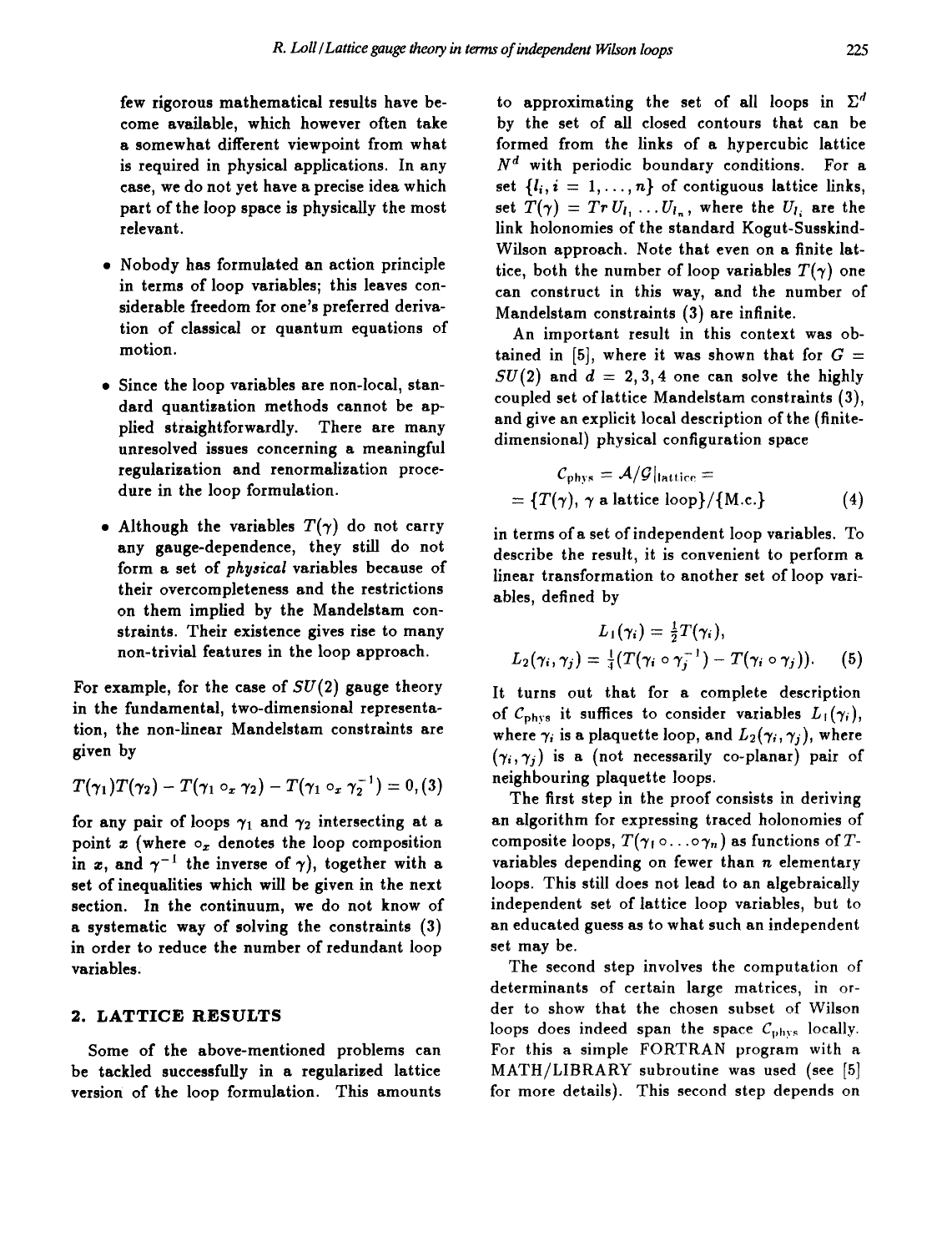the dimension of the lattice because of the different lattice geometries.

In a sense the solution for the independent degrees of freedom is surprisingly simple: it is sufficient to look at small lattice loops (hence the formulation is "not very non-local"). For example, in  $d = 3$ , associated with each unit cube, there are six independent Wilson loops, three of type  $L_1$  and three of type  $L_2$ , which is exactly the number of physical degrees of freedom per unit cube in three dimensions (recall the T-variables for  $SU(2)$  are real-valued).

Another remarkable fact is that the set of independent variables  $\{L_i\}$  in all dimensions is invariant under lattice translations, in contrast with the usual gauge-covariant and maximally gauge-fixed description in terms of link holonomies. Thus, the loop approach seems qualitatively different from the standard covariant formalism, in which no complete gauge-fixing exists. Moreover, the weak-field limit in our formulation assumes the simple form  $L_2 \rightarrow 0$ .

The next step must be to rewrite the theory in terms of the independent L-variables. This is not straightforward, since the explicit dependence  $U_{l_i} = U_{l_i}(L_i)$  is not known for general lattices. Note that in our formulation, the usual Wilson action  $S_W$  is just a linear (!) function of the  $L_1$ variables. In reexpressing the partition function,

$$
\int [dU_l] e^{-S_W[U_l]} \rightsquigarrow \int [dL_1 dL_2] e^{-S_W[L_1]}, \qquad (6)
$$

non-triviality arises through the measure *[dLi]*  and a set of inequalities the L-variables must satisfy, namely,

$$
-1 \le L_i \le 1 \tag{7}
$$

and

$$
\begin{aligned} &L_2(\alpha,\alpha)L_2(\beta,\beta)L_2(\gamma,\gamma)-L_2(\alpha,\alpha)L_2(\beta,\gamma)^2 \\&-L_2(\beta,\beta)L_2(\alpha,\gamma)^2-L_2(\gamma,\gamma)L_2(\alpha,\beta)^2 \\&+2L_2(\alpha,\beta)L_2(\alpha,\gamma)L_2(\beta,\gamma)\geq 0. \end{aligned} \eqno{(8)}
$$

When deriving equations of motion from an action like  $S_W(L_i)$ , the infinitesimal variations must obey these inequalities.

As a first step, explicit relations of the form  $U_{\gamma} = U_{\gamma}(L_i)$ , with  $\gamma$  a lattice loop, where derived

in [6], but the Jacobian  $\left|\frac{\partial U}{\partial L}\right|$  so far is known only for the one-point model in  $d = 2$ .

#### 3. Outlook

Only a few numerical results have been obtained in a pure loop approach, and all of them in a Hamiltonian framework. The only work we are aware of is that of Furmanski and Kolawa [2] in  $d = 3 + 1$ , and that of Gambini, Leal and Trias [3] and Brügmann [1], both in  $d = 2 + 1$  dimensions. These are all small-scale calculations for  $G = SU(2)$ . They have in common that quantum states are labelled by lattice loops, the Hamiltonian operator  $\hat{H}$  acts by fusion and fission of loop arguments, and the spectrum is calculated in a truncated loop basis.

The main problem in these approaches is how to deal efficiently with the overcompleteness of the loop basis, due to the Mandelstam constraints. All of them corroborate the validity of the loop approach as such, but the data obtained are insufficient to claim superiority to other methods, and so far no scaling has been observed.

The discovery of the independent loop variables opens new possibilities both in the Lagrangian and Hamiltonian loop formulation of lattice gauge theory. In the former, the foremost problem is that of determining the exact form of the measure *[dLi],* and hence the induced coupling between neighbouring lattice loops. Related questions in the canonical formulation concern the form of the Hamiltonian  $H(L_i)$  and the choice of appropriate canonical momenta.

The answers will of course be non-trivial, but will have the advantage of being formulated in terms of *physical* variables. In particular, the point of view we have presented here may lead to new ideas how to construct a meaningful, intrinsically gauge-invariant loop perturbation theory, and thereby throw new light on a corresponding continuum loop formulation.

It will be interesting to see how non-trivial topological properties of gauge fields on a torus  $T^d$  are expressed in terms of the independent Wilson loops. Note also that fermions can be incorporated naturally into the loop picture, forming gauge-invariant quantities by "gluing" fermions